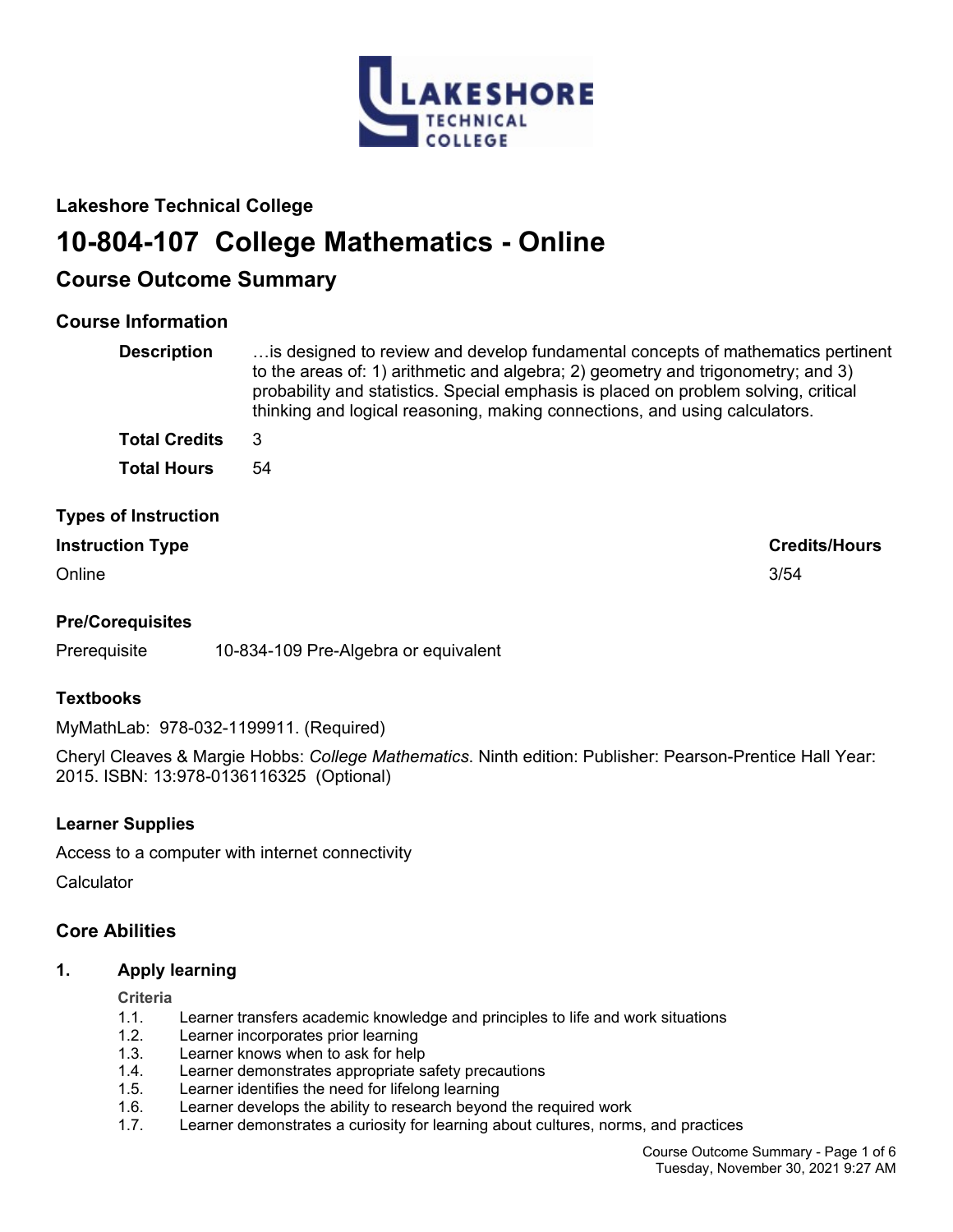# **2. Communicate effectively**

**Criteria**

- 2.1. Learner comprehends written materials
- 2.2. Learner writes clearly, concisely, and accurately
- 2.3. Learner adjusts communication style in order to meet the needs of others
- 2.4. Learner demonstrates active listening skills
- 2.5. Learner uses culturally appropriate verbal and non-verbal communication methods

# **3. Demonstrate critical thinking**

**Criteria**

- 3.1. Learner determines issues that merit action
- 3.2. Learner takes initiative in the problem solving processes
- 3.3. Learner makes decisions considering alternatives and consequences
- 3.4. Learner refines action plans based on evaluation of feedback
- 3.5. Learner identifies interdependencies of world issues & events

# **4. Demonstrate responsible and professional workplace behaviors**

**Criteria**

- 4.1. Learner displays behavior consistent with the ethical standards within a discipline or profession
- 4.2. Learner follows policies and procedures
- 4.3. Learner attends class as mandated by the instructor
- 4.4. Learner completes assignments on time
- 4.5. Learner exhibits academic honesty
- 4.6. Learner accepts responsibility and accountability for his/her actions
- 4.7. Learner demonstrates time management and task prioritization
- 4.8. Learner demonstrates ability to handle ambiguity and unfamiliar situations

# **5. Integrate technology**

**Criteria**

- 5.1. Learner determines which tasks can be performed more efficiently by using technology
- 5.2. Learner uses technology to perform tasks more efficiently
- 5.3. Learner adapts to changing/emerging technology
- 5.4. Learner selects culturally appropriate technology/tools to communicate with diverse groups

# **6. Respect and appreciate diversity**

**Criteria**

- 6.1. Learner demonstrates respectful workplace actions for successfully working with a diverse workforce (race, color, creed, national origin, religion, age, sex, sexual orientation, disability, and other differences).
- 6.2. Learner observes business customs/etiquette, time zone differences, and holidays
- 6.3. Learner identifies own bias and can adapt to the customs and practices of others
- 6.4. Learner demonstrates respectful behavior for living/working in a diverse society

# **7. Use mathematics effectively**

**Criteria**

- 7.1. Learner solves real world problems using mathematics
- 7.2. Learner measures accurately
- 7.3. Learner analyzes graphical information
- 7.4. Learner demonstrates an understanding of world measurements and foreign currency exchange

# **8. Work cooperatively**

# **Criteria**

- 8.1. Learner contributes to a group with ideas, suggestions, and effort
- 8.2. Learner completes his/her share of tasks necessary to complete a project
- 8.3. Learner encourages team members by listening and responding appropriately to their contributions
- 8.4. Learner maintains self control
- 8.5. Learner resolves differences for the benefit of the team
- 8.6. Learner accepts constructive feedback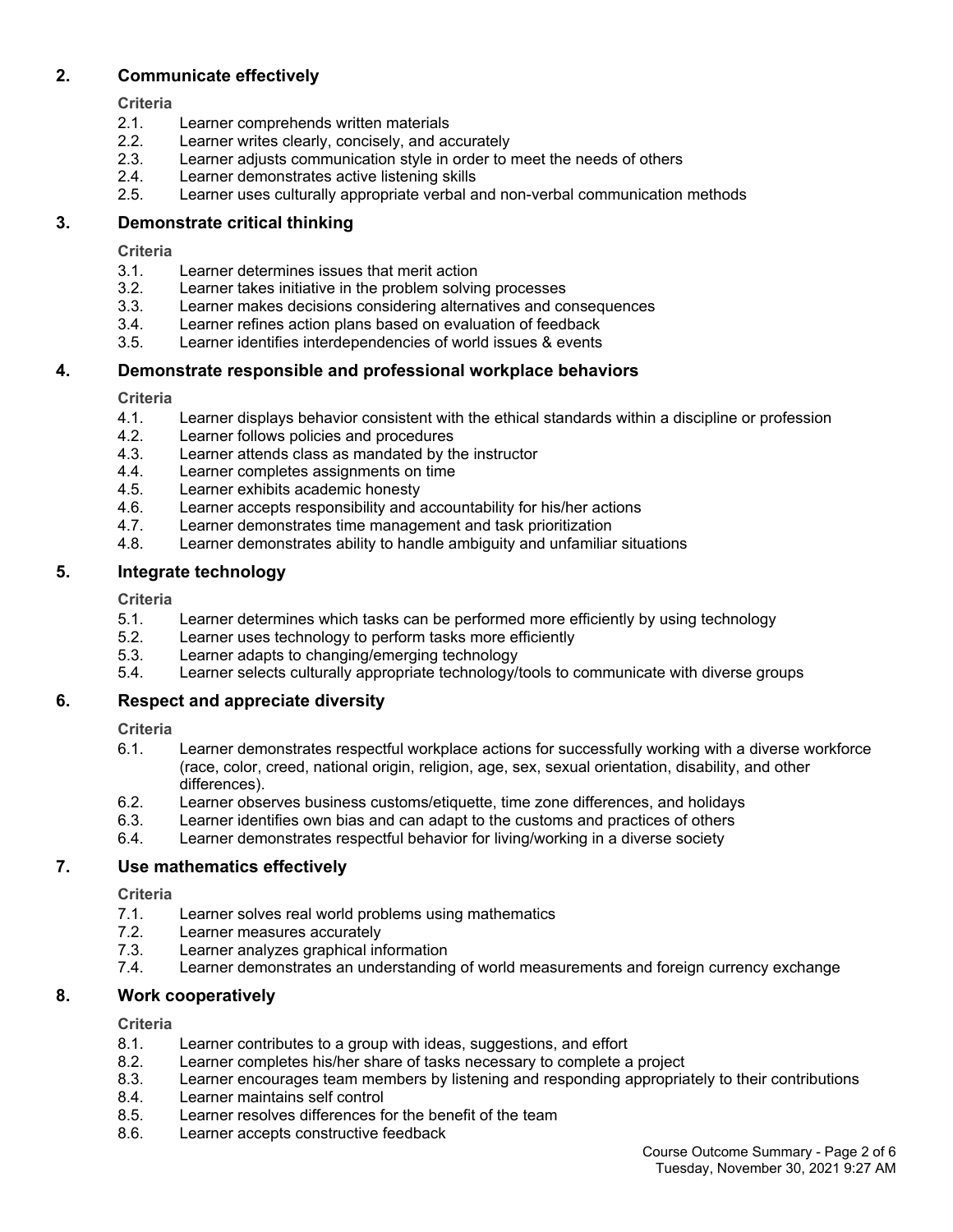8.7. Learner effectively establishes rapport and builds situationally appropriate relationships

# **Course Competencies**

## **1. Simplify algebraic expressions**

### **Assessment Strategies**

- 1.1. by simplifying algebraic expression problems
- 1.2. given written problems and calculator

### **Criteria**

*Your performance will be successful when:*

- 1.1. you perform operations on rational numbers
- 1.2. you simplify expression using the order of operations
- 1.3. you solve applied problems
- 1.4. your solution is correct
- 1.5. your solution includes correct units
- 1.6. you show supporting work
- 1.7. your work is clear and organized

#### **Learning Objectives**

- 1.a. Perform operations on rational numbers
- 1.b. Simplify expression using the order of operations
- 1.c. Solve applied problems
- 1.d. Validate solutions are correct
- 1.e. Utilize correct units

## **2. Solve equations and inequalities**

#### **Assessment Strategies**

- 2.1. by solving equation and inequalities problems
- 2.2. given written problems and calculator

#### **Criteria**

## *Your performance will be successful when:*

- 2.1. you solve equations in one variable
- 2.2. you manipulate formulas and solve literal equations<br>2.3. vou solve applied problems
- you solve applied problems
- 2.4. you solve linear inequalities in one variable
- 2.5. you solve a system of equations by algebraic methods
- 2.6. your solution is correct
- 2.7. your solution includes correct units
- 2.8. you show supporting work
- 2.9. your work is clear and organized

#### **Learning Objectives**

- 2.a. Solve equations in one variable
- 2.b. Manipulate formulas and solve literal equations
- 2.c. Solve applied problems
- 2.d. Solve linear inequalities in one variable
- 2.e. Solve a system of equations by algebraic methods

## **3. Solve percent applications**

#### **Assessment Strategies**

- 3.1. by solving percent application problems
- 3.2. given written problems and calculator

## **Criteria**

## *Your performance will be successful when:*

3.1. you solve ratios and proportions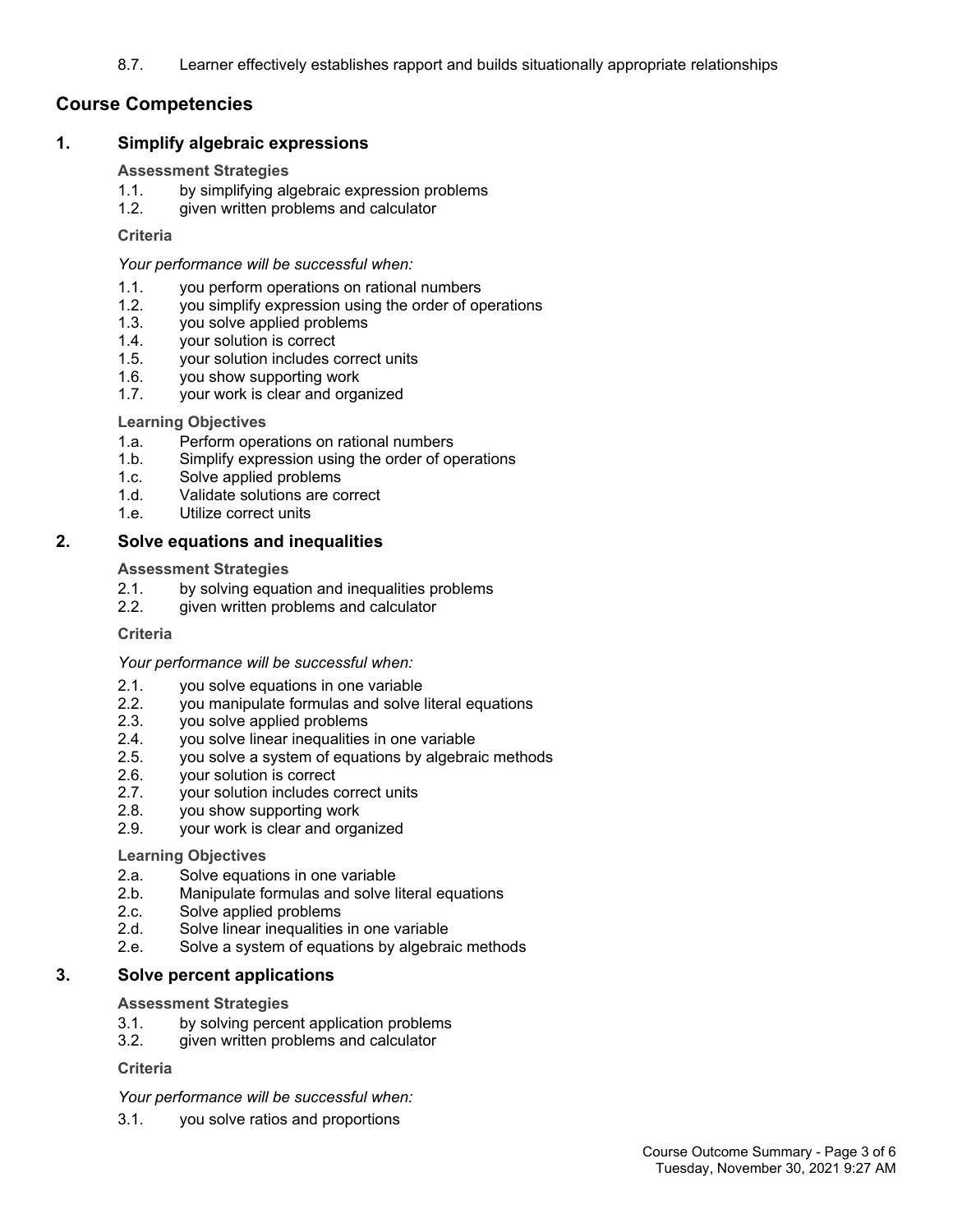- 3.2. you solve for missing quantities in percent problems
- 3.3. you solve financial problems involving percent (interest, finance charges, sale prices, credit transactions, etc.)
- 3.4. your solution is correct
- 3.5. your solution includes correct units
- 3.6. you show supporting work
- 3.7. your work is clear and organized

## **Learning Objectives**

- 3.a. Solve ratios and proportions
- 3.b. Solve for missing quantities in percent problems
- 3.c. Solve financial problems involving percent (interest, finance charges, sale prices, credit transactions, etc.)

## **4. Graph equations and inequalities in two variables**

#### **Assessment Strategies**

- 4.1. by graphing equations and inequalities
- 4.2. given written problems and calculator

#### **Criteria**

#### *Your performance will be successful when:*

- 4.1. you graph linear equations in two variables by making a table of values
- 4.2. you graph linear equations in two variables using the slope intercept method
- 4.3. you graph linear equations in two variables using intercepts
- 4.4. you solve a system of two linear equations by graphing
- 4.5. you graph linear inequalities in two variables
- 4.6. your solution is correct
- 4.7. your solution includes correct units
- 4.8. you show supporting work
- 4.9. your work is clear and organized

#### **Learning Objectives**

- 4.a. Graph linear equations in two variables by making a table of values
- 4.b. Graph linear equations in two variables using the slope intercept method
- 4.c. Graph linear equations in two variables using intercepts
- 4.d. Solve a system of two linear equations by graphing
- 4.e. Graph linear inequalities in two variables

## **5. Apply geometric concepts**

#### **Assessment Strategies**

- 5.1. by applying geometric concepts to solve problems
- 5.2. given written problems and calculator

#### **Criteria**

## *Your performance will be successful when:*

- 5.1. you find perimeter of plane figures including composites (having more than one basic shape)<br>5.2. vou find area of plane figures including composites
- you find area of plane figures including composites
- 5.3. you find volume and surface area of geometric solids including composites
- 5.4. you solve problems involving similar and congruent triangles
- 5.5. you approximate solutions without a calculator
- 5.6. your solution is correct
- 5.7. your solution includes correct units
- 5.8. you show supporting work
- 5.9. your work is clear and organized

#### **Learning Objectives**

- 5.a. Find perimeter of plane figures including composites (having more than one basic shape)
- 5.b. Find area of plane figures including composites
- 5.c. Find volume and surface area of geometric solids including composites
- 5.d. Solve problems involving similar and congruent triangles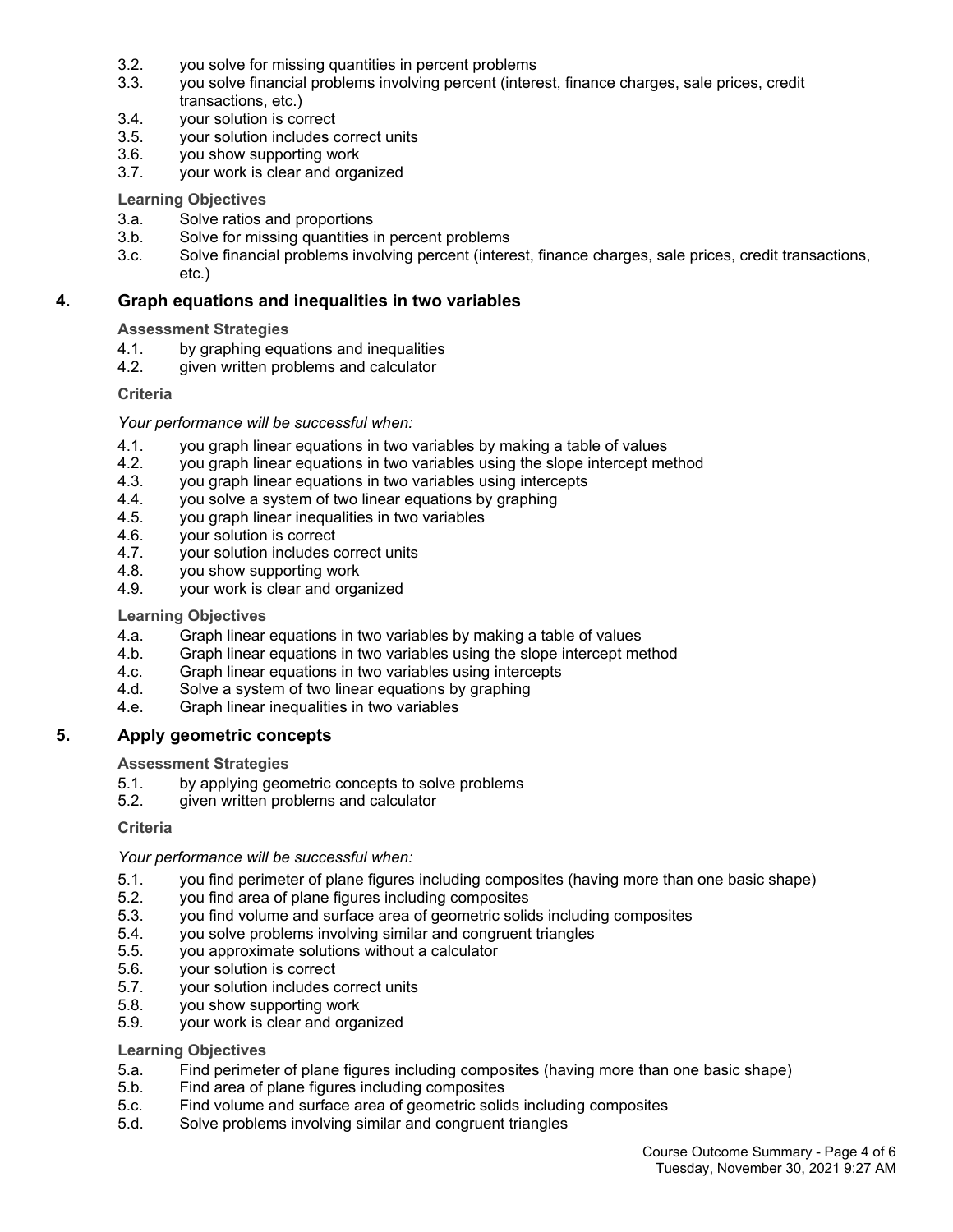5.e. Approximate solutions without a calculator

# **6. Use measurement concepts (both US Customary and metric) to solve problems**

## **Assessment Strategies**

- 6.1. by solving measurement problems
- 6.2. given written problems and calculator

## **Criteria**

*Your performance will be successful when:*

- 6.1. you convert measurements within the metric system
- 6.2. you convert measurements within the us customary system
- 6.3. you convert between us and metric systems
- 6.4. you convert area and volume measurements
- 6.5. you express measurements with correct precision and accuracy
- 6.6. you estimate conversions without a calculator
- 6.7. your solution is correct
- 6.8. your solution includes correct units
- 6.9. you show supporting work
- 6.10. your work is clear and organized

## **Learning Objectives**

- 6.a. Convert measurements within the metric system
- 6.b. Convert measurements within the us customary system
- 6.c. Convert between us and metric systems
- 6.d. Convert area and volume measurements
- 6.e. Express measurements with correct precision and accuracy
- 6.f. Estimate conversions without a calculator

# **7. Apply trigonometric concepts to solve problems**

# **Assessment Strategies**

- 7.1. by applying trigonometry concepts to solve problems
- 7.2. given written problems and calculator

# **Criteria**

# *Your performance will be successful when:*

- 7.1. you use the Pythagorean Theorem to solve for the unknown side of a right triangle
- 7.2. you solve right triangles using trigonometric ratios
- 7.3. you solve oblique triangles using trigonometric ratios
- 7.4. your solution is correct
- 7.5. your solution includes correct units
- 7.6. you show supporting work
- 7.7. your work is clear and organized

# **Learning Objectives**

- 7.a. Use the Pythagorean Theorem to solve for the unknown side of a right triangle
- 7.b. Solve right triangles using trigonometric ratios
- 7.c. Solve oblique triangles using trigonometric ratios

# **8. Summarize data**

## **Assessment Strategies**

- 8.1. by organizing data and summarizing results
- 8.2. given data sets
- 8.3. given written problems and calculator

**Criteria**

## *Your performance will be successful when:*

- 8.1. you organize data using grouped and ungrouped frequency distributions
- 8.2. you construct, read, and interpret graphs of data (histograms, pie charts, etc.)
- 8.3. you find measures of central tendency (mean, median, mode, mid-range) for data sets